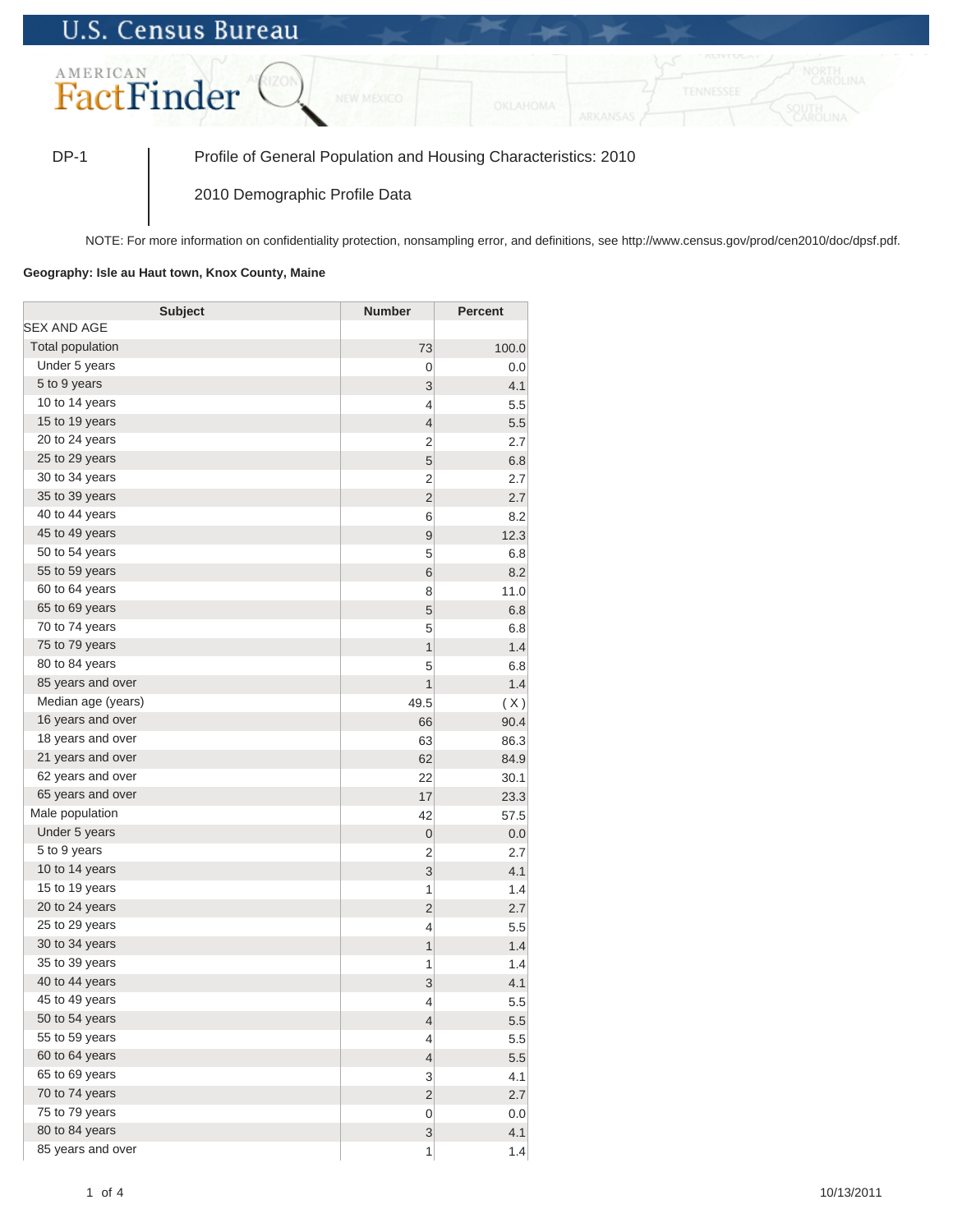| <b>Subject</b>                                      | <b>Number</b>  | <b>Percent</b> |
|-----------------------------------------------------|----------------|----------------|
| Median age (years)                                  | 49.5           | (X)            |
| 16 years and over                                   | 37             | 50.7           |
| 18 years and over                                   | 36             | 49.3           |
| 21 years and over                                   | 36             | 49.3           |
| 62 years and over                                   | 10             | 13.7           |
| 65 years and over                                   | 9              | 12.3           |
| Female population                                   | 31             | 42.5           |
| Under 5 years                                       | 0              | 0.0            |
| 5 to 9 years                                        | $\mathbf{1}$   | 1.4            |
| 10 to 14 years                                      | 1              | 1.4            |
| 15 to 19 years                                      | 3              | 4.1            |
| 20 to 24 years                                      | 0              | 0.0            |
| 25 to 29 years                                      | 1              | 1.4            |
| 30 to 34 years                                      | 1              | 1.4            |
| 35 to 39 years                                      | 1              | 1.4            |
| 40 to 44 years                                      | 3              | 4.1            |
| 45 to 49 years                                      | 5              | 6.8            |
| 50 to 54 years                                      | 1              | 1.4            |
| 55 to 59 years                                      | $\overline{2}$ | 2.7            |
| 60 to 64 years                                      | 4              | 5.5            |
| 65 to 69 years                                      | $\overline{2}$ | 2.7            |
| 70 to 74 years                                      | 3              | 4.1            |
| 75 to 79 years                                      | 1              | 1.4            |
| 80 to 84 years                                      | 2              | 2.7            |
| 85 years and over                                   | $\mathbf 0$    | 0.0            |
| Median age (years)                                  | 49.5           | (X)            |
| 16 years and over                                   | 29             | 39.7           |
| 18 years and over                                   | 27             | 37.0           |
| 21 years and over                                   | 26             | 35.6           |
| 62 years and over                                   | 12             | 16.4           |
| 65 years and over                                   | 8              | 11.0           |
| RACE                                                |                |                |
| <b>Total population</b>                             | 73             | 100.0          |
| One Race                                            | 71             | 97.3           |
| White                                               | 67             | 91.8           |
| <b>Black or African American</b>                    | 1              | 1.4            |
| American Indian and Alaska Native                   | 2              | 2.7            |
| Asian                                               | 1              | 1.4            |
| Asian Indian                                        | 1              | 1.4            |
| Chinese                                             | 0              | 0.0            |
| Filipino                                            | 0              | 0.0            |
| Japanese                                            | 0              | 0.0            |
| Korean                                              | 0              | 0.0            |
| Vietnamese                                          | 0              | 0.0            |
| Other Asian [1]                                     | 0              | 0.0            |
| Native Hawaiian and Other Pacific Islander          | 0              | 0.0            |
| Native Hawaiian                                     | 0              | 0.0            |
| Guamanian or Chamorro                               | 0              | 0.0            |
| Samoan                                              | 0              | 0.0            |
| Other Pacific Islander [2]                          | 0              | 0.0            |
| Some Other Race                                     | 0              | 0.0            |
| Two or More Races                                   | 2              | 2.7            |
| White; American Indian and Alaska Native [3]        | $\overline{2}$ | 2.7            |
| White; Asian [3]                                    | 0              | 0.0            |
| White; Black or African American [3]                | 0              | 0.0            |
| White; Some Other Race [3]                          | 0              | 0.0            |
| Race alone or in combination with one or more other |                |                |
| races: [4]                                          |                |                |
| White                                               | 69             | 94.5           |
| <b>Black or African American</b>                    | 1              | 1.4            |
| American Indian and Alaska Native                   | $\overline{4}$ | 5.5            |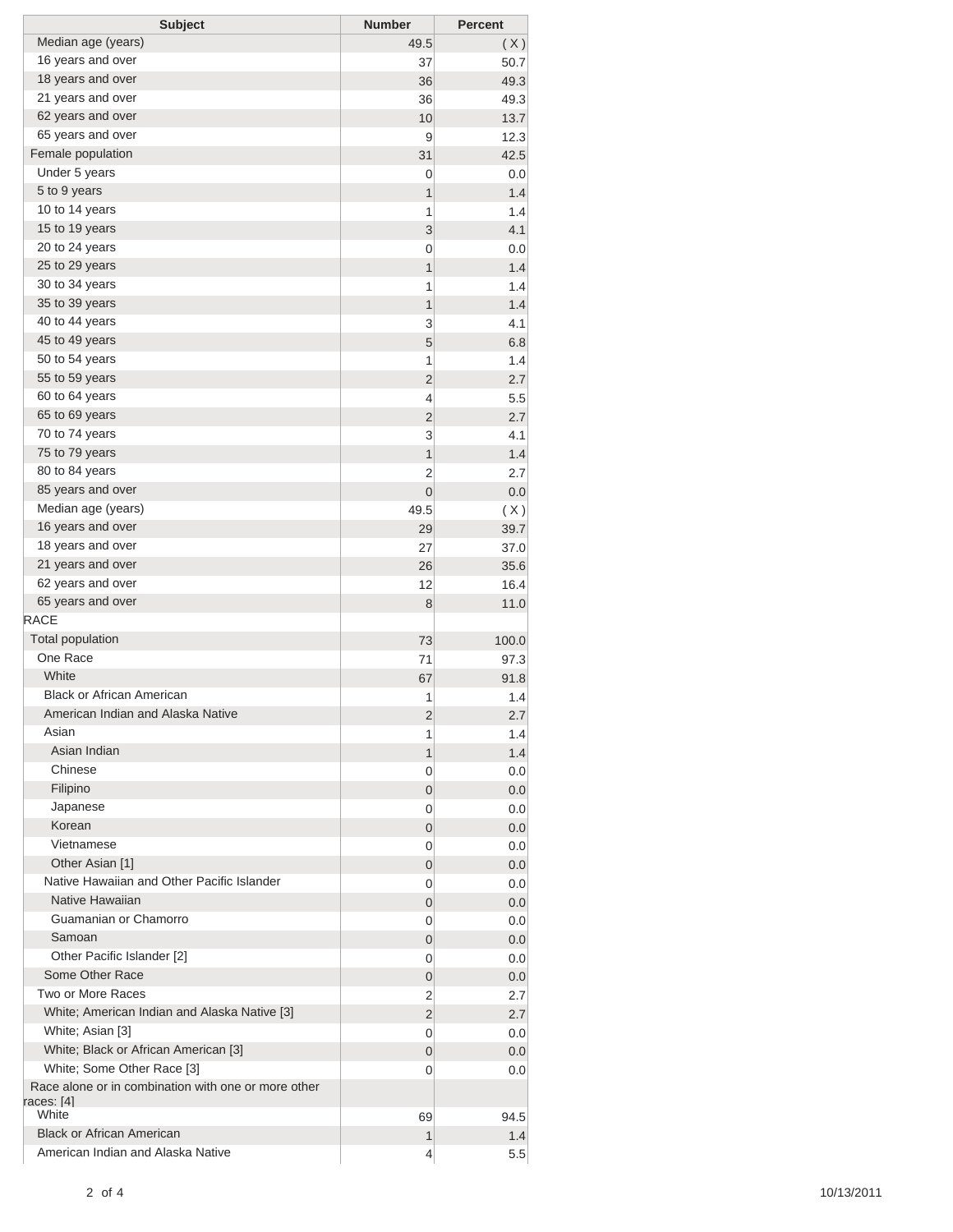| <b>Subject</b>                                                             | <b>Number</b>  | <b>Percent</b> |
|----------------------------------------------------------------------------|----------------|----------------|
| Asian                                                                      | 1              | 1.4            |
| Native Hawaiian and Other Pacific Islander                                 | 0              | 0.0            |
| Some Other Race                                                            | $\Omega$       | 0.0            |
| <b>HISPANIC OR LATINO</b>                                                  |                |                |
| <b>Total population</b>                                                    | 73             | 100.0          |
| Hispanic or Latino (of any race)                                           | 0              | 0.0            |
| Mexican                                                                    | 0              | 0.0            |
| Puerto Rican                                                               | 0              | 0.0            |
| Cuban                                                                      | 0              | 0.0            |
| Other Hispanic or Latino [5]                                               | $\Omega$       | 0.0            |
| Not Hispanic or Latino                                                     | 73             | 100.0          |
| <b>HISPANIC OR LATINO AND RACE</b>                                         |                |                |
| <b>Total population</b>                                                    | 73             | 100.0          |
| Hispanic or Latino                                                         | 0              | 0.0            |
| White alone                                                                | 0              | 0.0            |
| Black or African American alone                                            | 0              | 0.0            |
| American Indian and Alaska Native alone                                    | 0              | 0.0            |
| Asian alone                                                                | 0              | 0.0            |
| Native Hawaiian and Other Pacific Islander alone                           | $\overline{0}$ | 0.0            |
| Some Other Race alone                                                      | 0              | 0.0            |
| Two or More Races                                                          | $\Omega$       | 0.0            |
| Not Hispanic or Latino                                                     | 73             | 100.0          |
| White alone                                                                | 67             | 91.8           |
| Black or African American alone<br>American Indian and Alaska Native alone | 1              | 1.4            |
| Asian alone                                                                | 2              | 2.7            |
| Native Hawaiian and Other Pacific Islander alone                           | 1              | 1.4            |
| Some Other Race alone                                                      | $\overline{0}$ | 0.0            |
| <b>Two or More Races</b>                                                   | 0              | 0.0            |
| <b>RELATIONSHIP</b>                                                        | $\overline{2}$ | 2.7            |
| Total population                                                           |                |                |
| In households                                                              | 73             | 100.0          |
| Householder                                                                | 73<br>42       | 100.0          |
| Spouse [6]                                                                 | 8              | 57.5<br>11.0   |
| Child                                                                      | 12             | 16.4           |
| Own child under 18 years                                                   | 6              | 8.2            |
| Other relatives                                                            | $\overline{4}$ | 5.5            |
| Under 18 years                                                             | 2              | 2.7            |
| 65 years and over                                                          | 1              | 1.4            |
| <b>Nonrelatives</b>                                                        | 7              | 9.6            |
| Under 18 years                                                             | 2              | 2.7            |
| 65 years and over                                                          | 1              | 1.4            |
| Unmarried partner                                                          | 5              | 6.8            |
| In group quarters                                                          | 0              | 0.0            |
| Institutionalized population                                               | 0              | 0.0            |
| Male                                                                       | 0              | 0.0            |
| Female                                                                     | 0              | 0.0            |
| Noninstitutionalized population                                            | 0              | 0.0            |
| Male                                                                       | 0              | 0.0            |
| Female                                                                     | 0              | 0.0            |
| <b>HOUSEHOLDS BY TYPE</b>                                                  |                |                |
| <b>Total households</b>                                                    | 42             | 100.0          |
| Family households (families) [7]                                           | 17             | 40.5           |
| With own children under 18 years                                           | 5              | 11.9           |
| Husband-wife family                                                        | 8              | 19.0           |
| With own children under 18 years                                           | 2              | 4.8            |
| Male householder, no wife present                                          | 5              | 11.9           |
| With own children under 18 years                                           | 0              | 0.0            |
| Female householder, no husband present                                     | 4              | 9.5            |
|                                                                            |                |                |